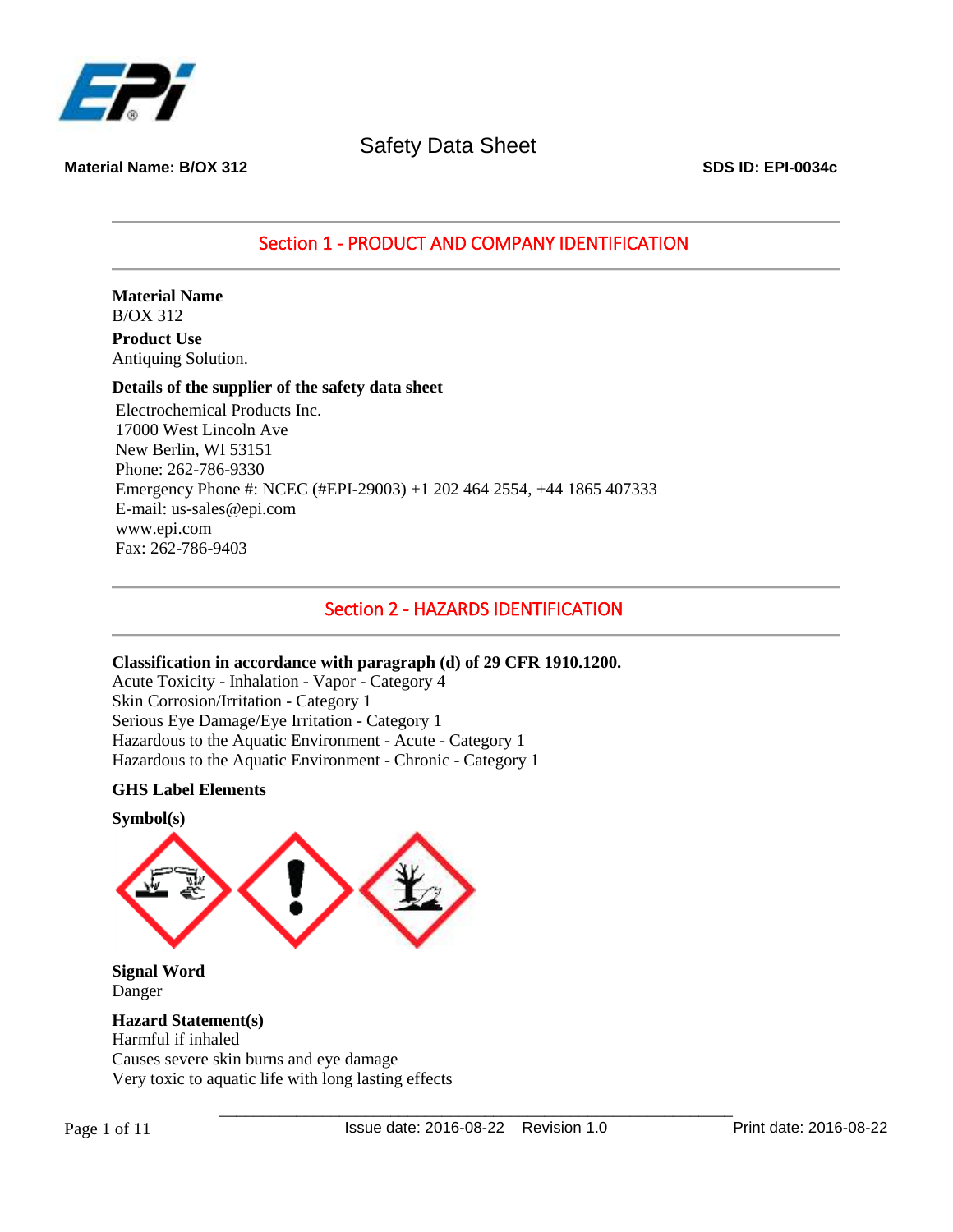

#### **Material Name: B/OX 312 SDS ID: EPI-0034c**

### **Precautionary Statement(s)**

### **Prevention**

Use only outdoors or in a well-ventilated area Wear protective gloves/protective clothing/eye protection/face protection Wash thoroughly after handling Avoid release to the environment Do not breathe dusts or mists

### **Response**

Collect spillage IF INHALED: Remove person to fresh air and keep comfortable for breathing IF IN EYES: Rinse cautiously with water for several minutes. Remove contact lenses, if present and easy to do. Continue rinsing IF ON SKIN (or hair): Remove/take off immediately all contaminated clothing. Rinse skin with water/shower Wash contaminated clothing before reuse IF SWALLOWED: Rinse mouth. Do NOT induce vomiting Immediately call a POISON CENTER or doctor Specific treatment (see label)

### **Storage**

Store locked up

### **Disposal**

Dispose of contents/container in accordance with local/regional/national/international regulations

### **Statement of Unknown Toxicity**

0% of the mixture consists of ingredient(s) of unknown acute toxicity.

# Section 3 - COMPOSITION / INFORMATION ON INGREDIENTS

| <b>CAS</b> | <b>Component Name</b> | <b>Percent</b> |
|------------|-----------------------|----------------|
| 7732-18-5  | Water                 | 85-90          |
| 7758-98-7  | <b>COPPER SULFATE</b> | $3-6$          |
| 7664-38-2  | Phosphoric acid       | $1-3$          |
| 7783-00-8  | Selenous acid         | $0.75 - 0.99$  |

# Section 4 - FIRST AID MEASURES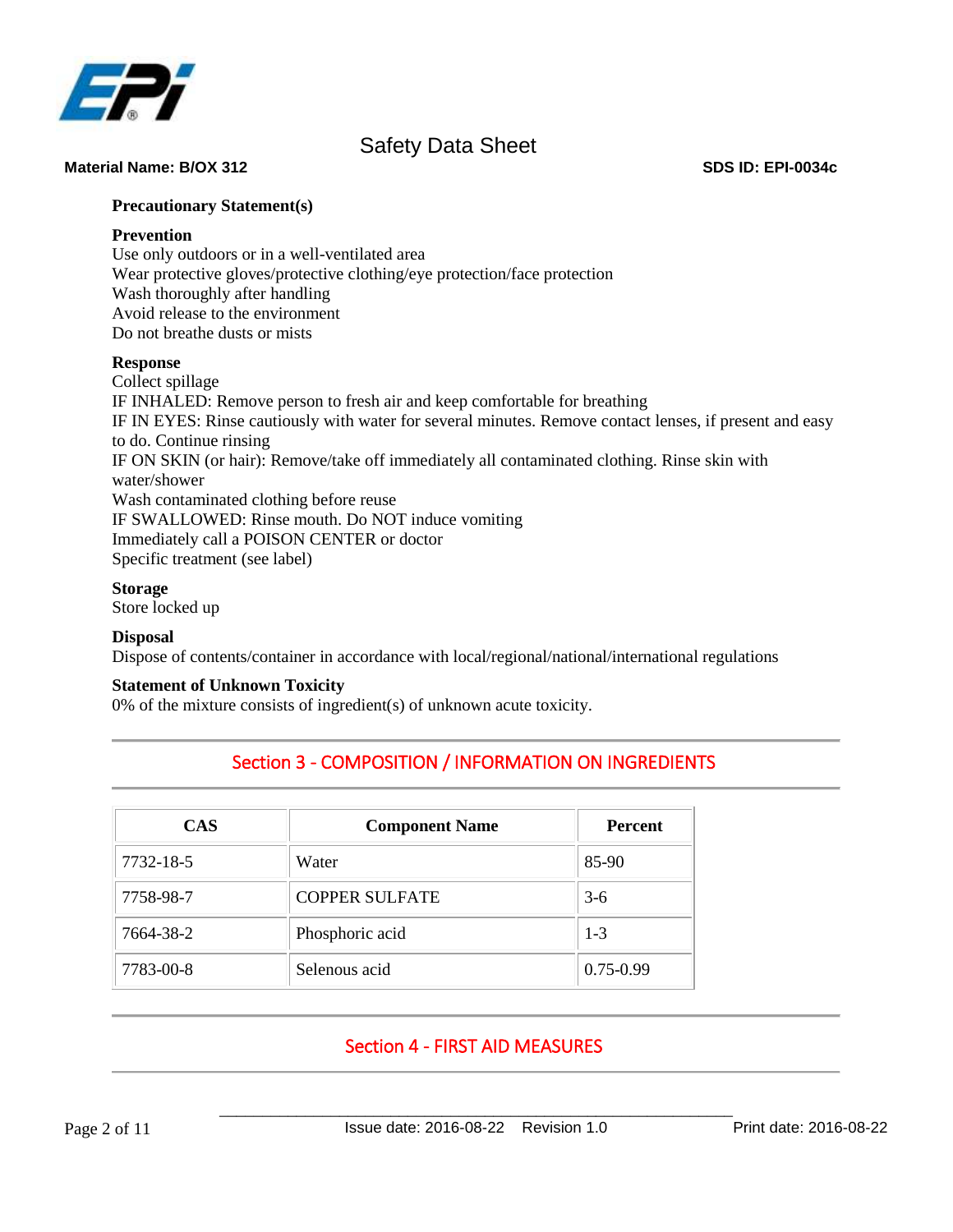

### **Material Name: B/OX 312 SDS ID: EPI-0034c**

### **Inhalation**

IF INHALED: Remove person to fresh air and keep comfortable for breathing. Give artificial respiration if not breathing. Seek medical attention.

### **Skin**

Immediately flush skin with lots of running water for 30 minutes. Remove contaminated clothing and shoes. Wash before reuse. Get immediate medical attention.

### **Eyes**

In case of contact, immediately flush eyes with large amounts of water, continuing to flush for 30 minutes. Get immediate medical attention.

### **Ingestion**

Give several glasses of water. Do not induce vomiting unless directed to do so by medical personnel. Never give anything by mouth to a victim who is unconscious or is having convulsions. Call a physician immediately.

### **Indication of any immediate medical attention and special treatment needed**

Ingestion will result in metallic taste, garlic odor to breath, nausea. Breathing mists can cause nose and throat irritation. Garlic odor to breath, headaches, dizziness, difficulty breathing.

### **Note to Physicians**

Ingestion will result in metallic taste, garlic odor to breath, nausea. Breathing mists can cause nose and throat irritation. Garlic odor to breath, headaches, dizziness, difficulty breathing.

### **Antidote**

Not Applicable.

# Section 5 - FIRE FIGHTING MEASURES

**Extinguishing Media Suitable Extinguishing Media** Dry chemical, foam, carbon dioxide, water fog.

#### **Unsuitable Extinguishing Media** None known.

**Special Hazards Arising from the Chemical** None known.

**Hazardous Combustion Products** May produce toxic selenous fumes.

**Advice for firefighters**

Not available.

### **Fire Fighting Measures**

Firefighters should wear full-face, self-contained breathing apparatus and impervious protective clothing. Firefighters should avoid inhaling any combustion products.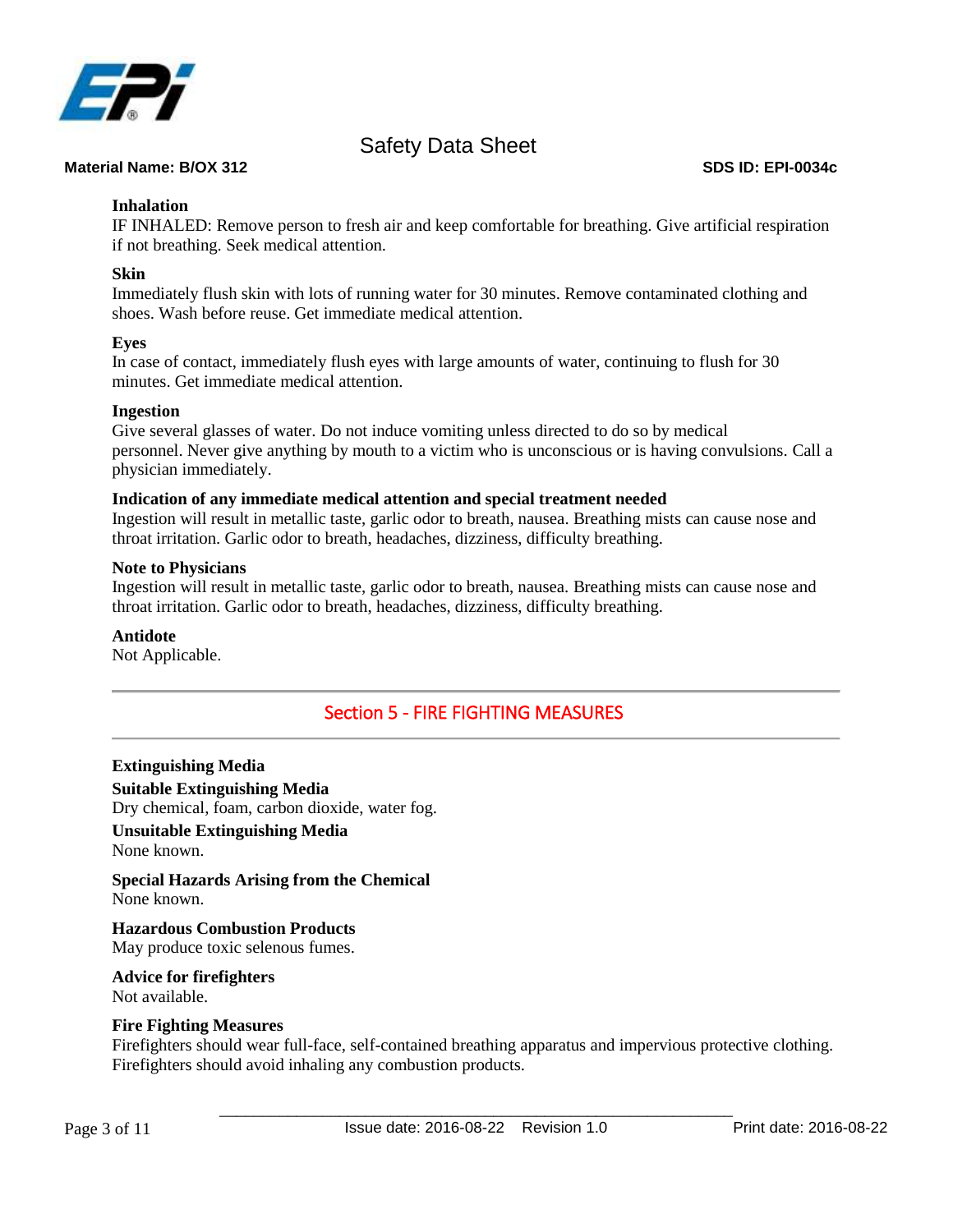

**Material Name: B/OX 312 SDS ID: EPI-0034c**

# Section 6 - ACCIDENTAL RELEASE MEASURES

### **Personal Precautions, Protective Equipment and Emergency Procedures**

Wear appropriate protective equipment and clothing during clean-up. Avoid contact with skin and eyes.

### **Methods and Materials for Containment and Cleaning Up**

Isolate area. Keep unnecessary personnel away.

#### **Environmental Precautions**

Absorb with inert absorbent such as dry clay, sand or diatomaceous earth, commercial sorbents, or recover using pumps. Block any potential routes to water systems.

### Section 7 - HANDLING AND STORAGE

#### **Precautions for Safe Handling**

Wash thoroughly after handling. Keep container tightly closed.

#### **Conditions for Safe Storage, Including any Incompatibilities**

Store locked up Keep the container tightly closed and in a cool, well-ventilated place.

### **Incompatible Materials**

None known.

# Section 8 - EXPOSURE CONTROLS / PERSONAL PROTECTION

### **Component Exposure Limits**

| Phosphoric acid | 7664-38-2                         |  |
|-----------------|-----------------------------------|--|
| ACGIH:          | $1$ mg/m $3$ TWA                  |  |
|                 | $3 \text{ mg/m}$ $3 \text{ STEL}$ |  |
| NIOSH:          | $1 \text{ mg/m}$ $3 \text{ TWA}$  |  |
|                 | $3$ mg/m $3$ STEL                 |  |
|                 | $1000$ mg/m $3$ IDLH              |  |
| Europe:         | $1 \text{ mg/m}$ $3 \text{ TWA}$  |  |
|                 | $2$ mg/m $3$ STEL                 |  |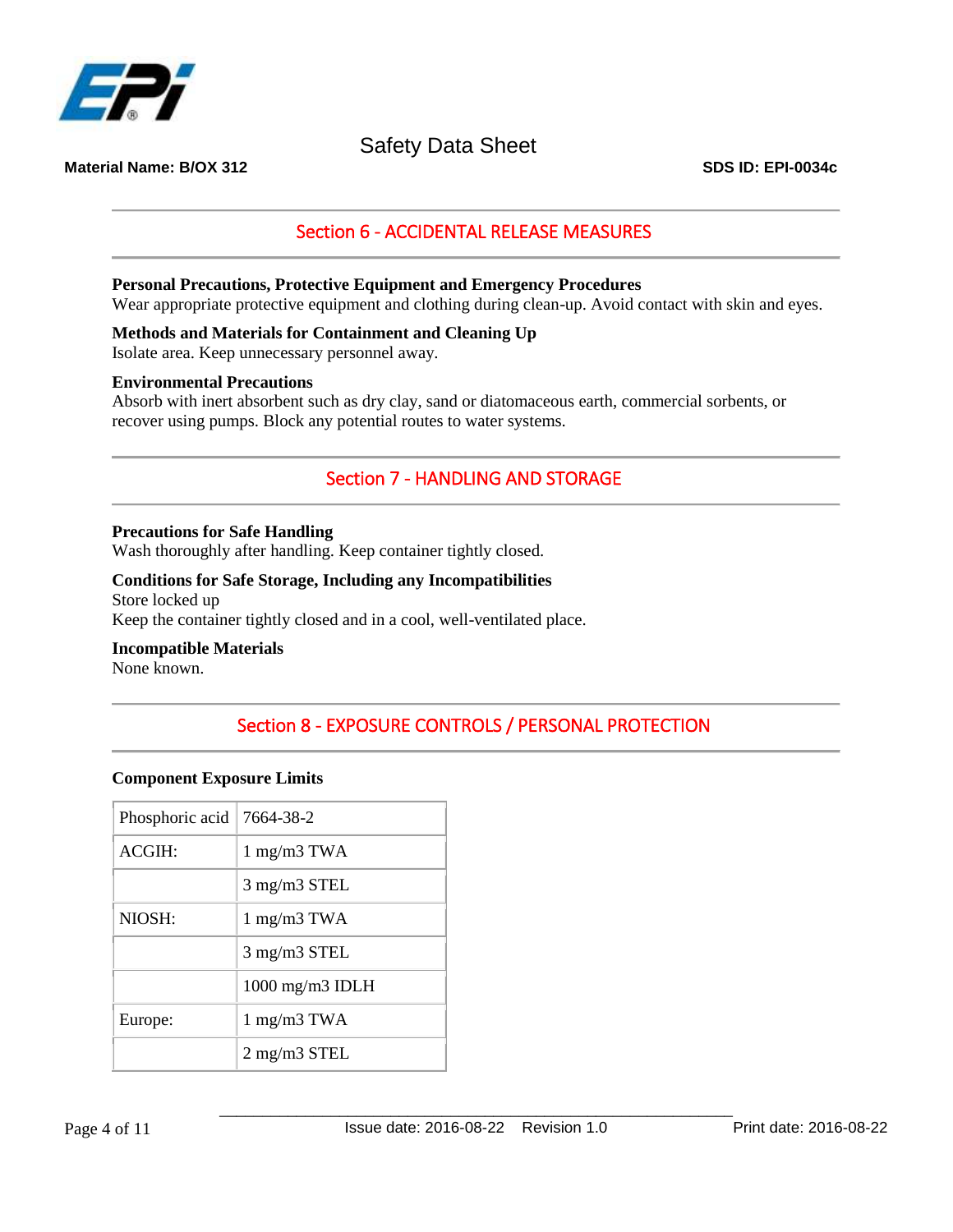

| OSHA (US): | $1$ mg/m $3$ TWA                       |
|------------|----------------------------------------|
| Mexico:    | $1 \text{ mg/m}3 \text{ TWA LMPE-PPT}$ |
|            | 3 mg/m3 STEL [LMPE-CT]                 |

### **Biological limit value**

There are no biological limit values for any of this product's components.

### **Engineering Controls**

Use general ventilation and use local exhaust, where possible, in confined or enclosed spaces.

### **Individual Protection Measures, such as Personal Protective Equipment**

### **Eye/face protection**

Wear safety glasses with side shields or chemical goggles.

### **Skin Protection**

Use of an impervious apron is recommended. Use of protective coveralls and long sleeves is recommended.

### **Respiratory Protection**

If ventilation is not sufficient to effectively prevent buildup of vapor/mist/fume/dust, appropriate NIOSH/MSHA respiratory protection must be provided.

### **Glove Recommendations**

Use of impervious gloves is recommended.

### **Protective Materials**

Eye wash fountain and emergency showers are recommended.

| <b>Appearance</b>               | Light Blue Solution | <b>Physical State</b>            | Liquid                      |
|---------------------------------|---------------------|----------------------------------|-----------------------------|
| Odor                            | Characteristic      | Color                            | Not available               |
| <b>Odor Threshold</b>           | Not available       | pH                               | $0 - 2.5$                   |
| <b>Melting Point</b>            | Not available       | <b>Boiling Point</b>             | 220 F at 105 C              |
| <b>Freezing point</b>           | 32 °F (0 °C)        | <b>Evaporation Rate</b>          | (Approx. equal to<br>Water) |
| <b>Boiling Point</b><br>Range   | Not available       | <b>Flammability</b> (solid, gas) | Not available               |
| <b>Autoignition</b>             | Not available       | <b>Flash Point</b>               | Not available               |
| <b>Lower Explosive</b><br>Limit | Not available       | <b>Decomposition</b>             | Not available               |

# Section 9 - PHYSICAL AND CHEMICAL PROPERTIES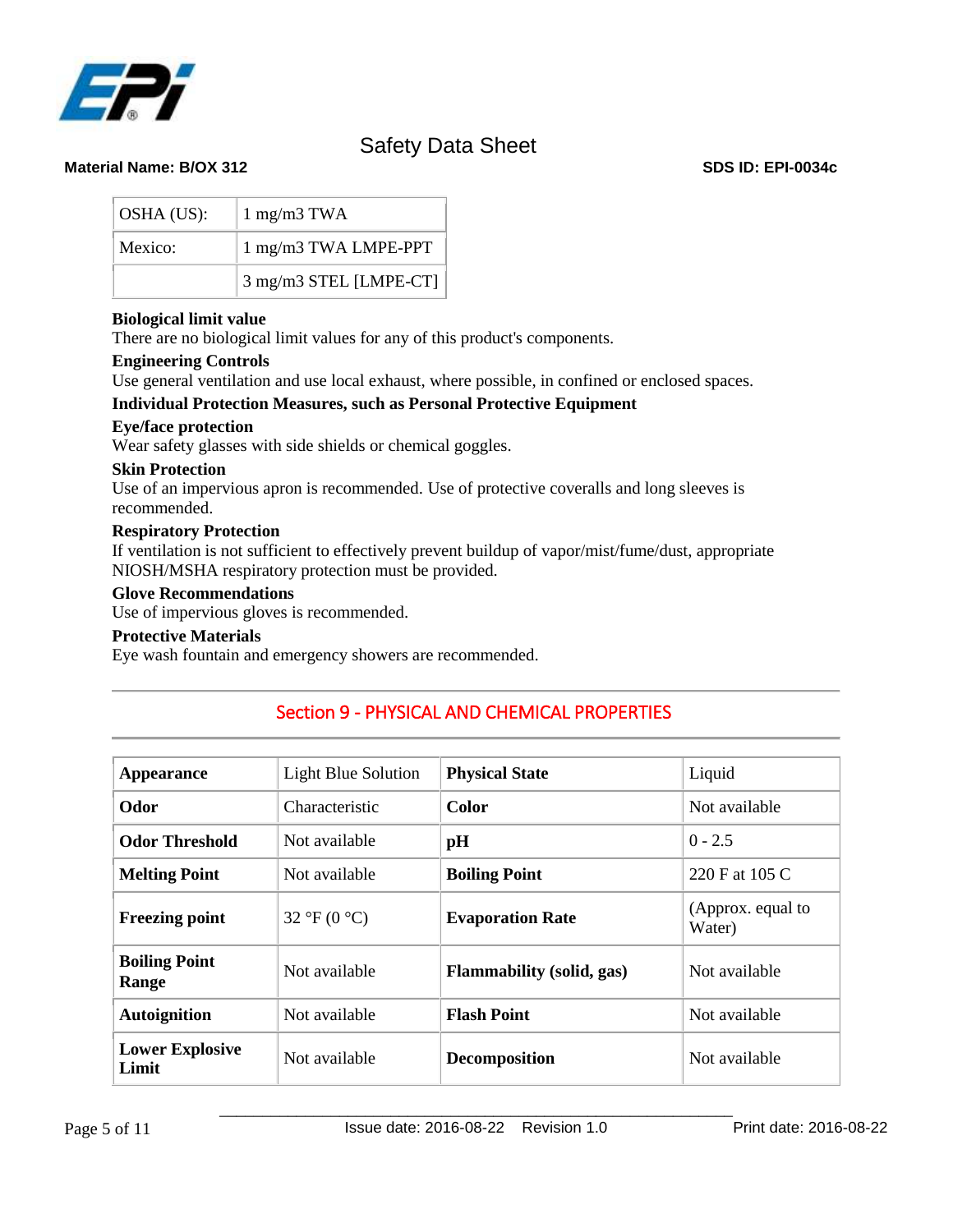

### **Material Name: B/OX 312 SDS ID: EPI-0034c**

| <b>Upper Explosive</b><br>Limit   | Not available               | <b>Vapor Pressure</b>                             | Not available  |
|-----------------------------------|-----------------------------|---------------------------------------------------|----------------|
| <b>Vapor Density</b><br>$(air=1)$ | (Approx. equal to<br>water) | <b>Specific Gravity (water=1)</b>                 | $1.03 - 1.107$ |
| <b>Water Solubility</b>           | Completely                  | <b>Partition coefficient: n-</b><br>octanol/water | Not available  |
| <b>Viscosity</b>                  | Not available               | <b>Solubility (Other)</b>                         | Not available  |
| <b>Density</b>                    | Not available               | <b>VOC</b>                                        | $\Omega$       |

# Section 10 - STABILITY AND REACTIVITY

### **Reactivity**

Will not occur.

**Chemical Stability** This is a stable material.

**Possibility of Hazardous Reactions** Will not occur.

**Conditions to Avoid** Avoid contact with extreme heat.

### **Incompatible Materials**

This product may react with strong acids. This product may react with strong reducing agents. Organic compounds and cyanides.

### **Hazardous decomposition products**

May produce volatile organoselenides or hydrogen selenide.

# Section 11 - TOXICOLOGICAL INFORMATION

### **Acute and Chronic Toxicity**

Symptoms of exposure may include burning sensation, coughing, wheezing, laryngitis, shortness of breath headache, nausea, and vomiting. It causes conjunctivitis leading eventually to an allergic type of reaction of the eyes. Acute selenium poisoning produces central nervous system effects, which include nervousness, convulsions, and drowsiness. Other signs of gastrointestinal distress, teeth that are discolored or decayed, odorous (garlic-like) breath, and partial loss of hair and nails. Chronic exposure by inhalation can produce symptoms that include pallor, coating of the tongue, anemia, irritation of the mucosa, lumbar pain, liver and spleen damage, as well as any of the other previously mentioned symptoms.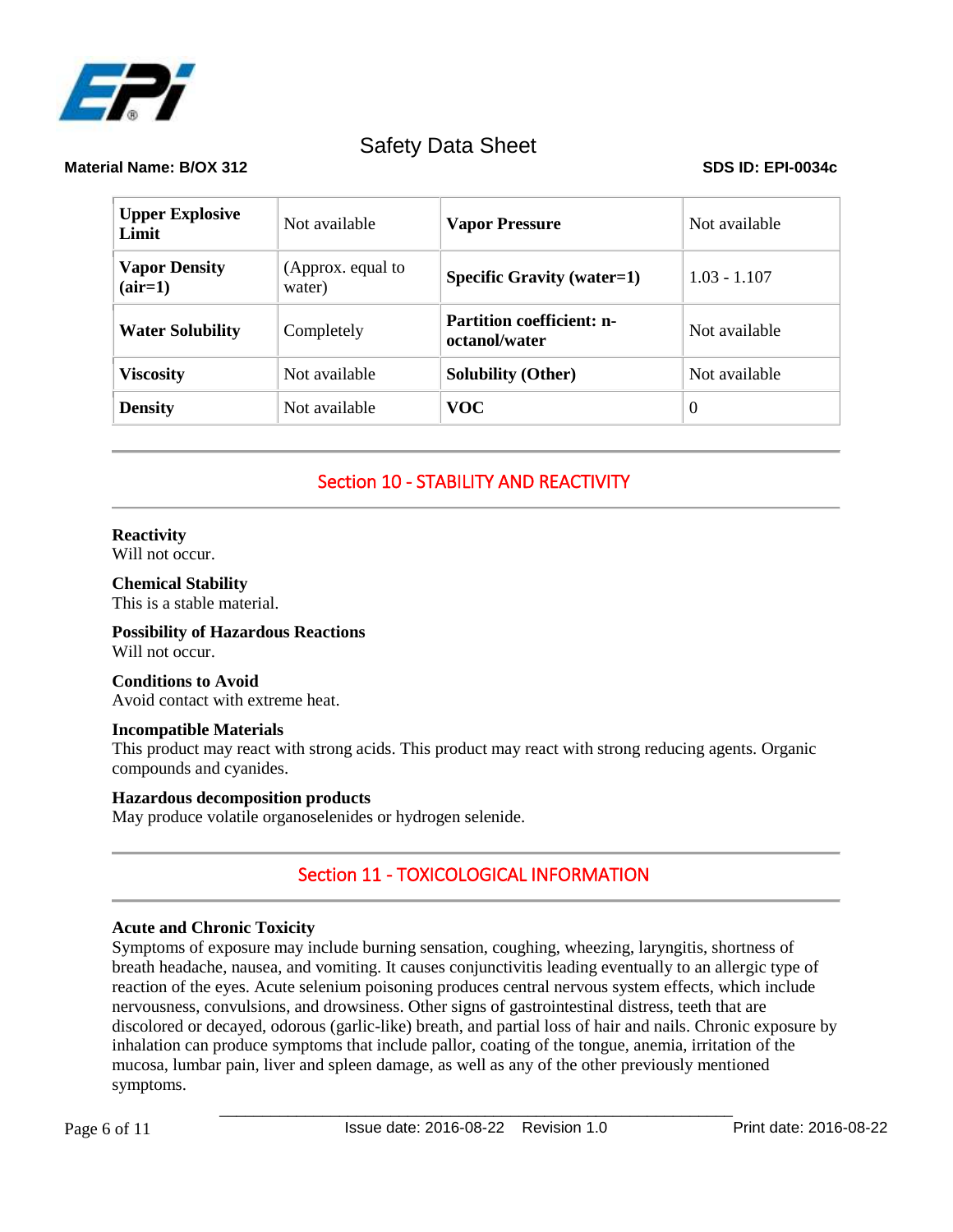

#### **Material Name: B/OX 312 SDS ID: EPI-0034c**

### **Component Analysis - LD50/LC50**

The components of this material have been reviewed in various sources and the following selected endpoints are published: Water (7732-18-5) Oral LD50 Rat >90 mL/kg COPPER SULFATE (7758-98-7) Oral LD50 Rat 300 mg/kg Dermal LD50 Rabbit 1000 mg/kg Phosphoric acid (7664-38-2) Oral LD50 Rat 1530 mg/kg Dermal LD50 Rabbit 2740 mg/kg Inhalation LC50 Rat >850 mg/m3 1 h

### **Immediate Effects**

No information on significant adverse effects.

**Delayed Effects** No information on significant adverse effects.

**Irritation/Corrosivity Data** No data available.

**Respiratory Sensitization** No data available.

**Dermal Sensitization** No data available.

**Component Carcinogenicity** None of this product's components are listed by ACGIH, IARC, NTP, DFG or OSHA

**Germ Cell Mutagenicity** No data available.

**Tumorigenic Data** No data available

**Reproductive Toxicity** No data available.

**Specific Target Organ Toxicity - Single Exposure** No data available.

**Specific Target Organ Toxicity - Repeated Exposure** No data available.

**Aspiration hazard** No data available.

**Medical Conditions Aggravated by Exposure** No data available.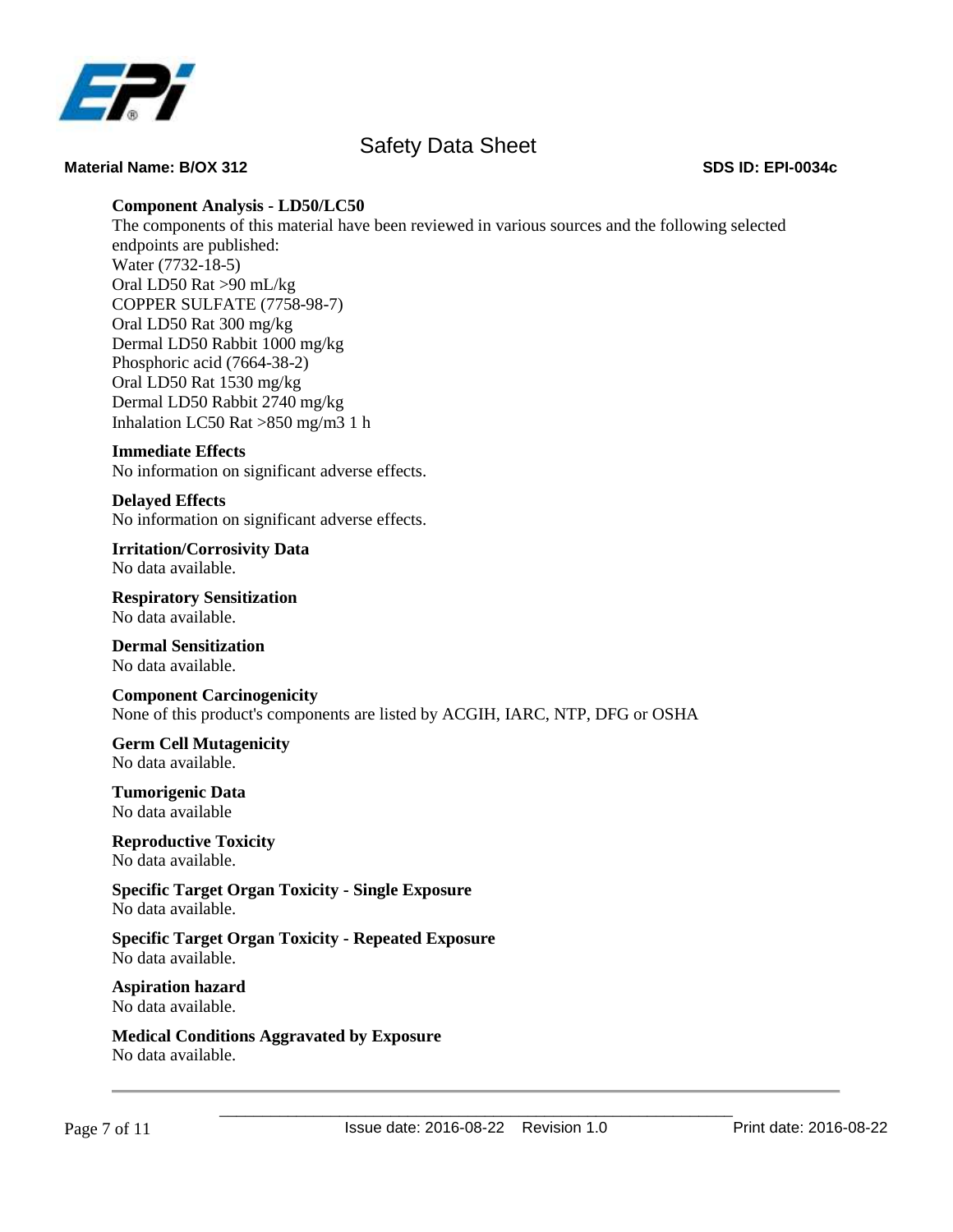

**Material Name: B/OX 312 SDS ID: EPI-0034c**

# Section 12 - ECOLOGICAL INFORMATION

### **Component Analysis - Aquatic Toxicity**

| $ $ COPPER SULFATE $ 7758-98-7$ |                                                           |
|---------------------------------|-----------------------------------------------------------|
| Fish:                           | LC50 96 h Oncorhynchus mykiss 0.1 mg/L                    |
| Invertebrate:                   | EC50 48 h Daphnia magna 0.0058 - 0.0073 mg/L [static] EPA |

Section 13 - DISPOSAL CONSIDERATIONS

### **Disposal Methods**

Waste must be handled in accordance with all federal, state, provincial, and local regulations. Transport waste material to an authorized waste location, or incinerate under controlled conditions. Do not allow this material to drain into sewers/water supplies. Dispose of waste material in accordance with all applicable Federal, State or provincial and local environmental regulations. See Section 7 for Handling Procedures. See Section 8 for Personal Protective Equipment recommendations.

### Section 14 - TRANSPORT INFORMATION

### **Component Marine Pollutants**

This material contains one or more of the following chemicals required by US DOT to be identified as marine pollutants

| Component | $CAS \#$ | <b>Minimum Concentration</b>                                                         |
|-----------|----------|--------------------------------------------------------------------------------------|
|           |          | COPPER SULFATE 7758-98-7 DOT regulated severe marine pollutant (anhydrous, hydrates) |

**US DOT Information: Shipping Name:**Corrosive Liquid N.O.S., (Contains:Phosphoric Acid, Selenous Acid) **Hazard Class:** 8 **UN/NA #:** UN1760 **Packing Group:** II **Required Label(s):** Corrosive

**TDG Information: Shipping Name:**Corrosive Liquid N.O.S., (Contains:Phosphoric Acid, Selenous Acid) **Hazard Class:** 8 **UN#:** UN1760 **Packing Group:** II **Required Label(s):** Corrosive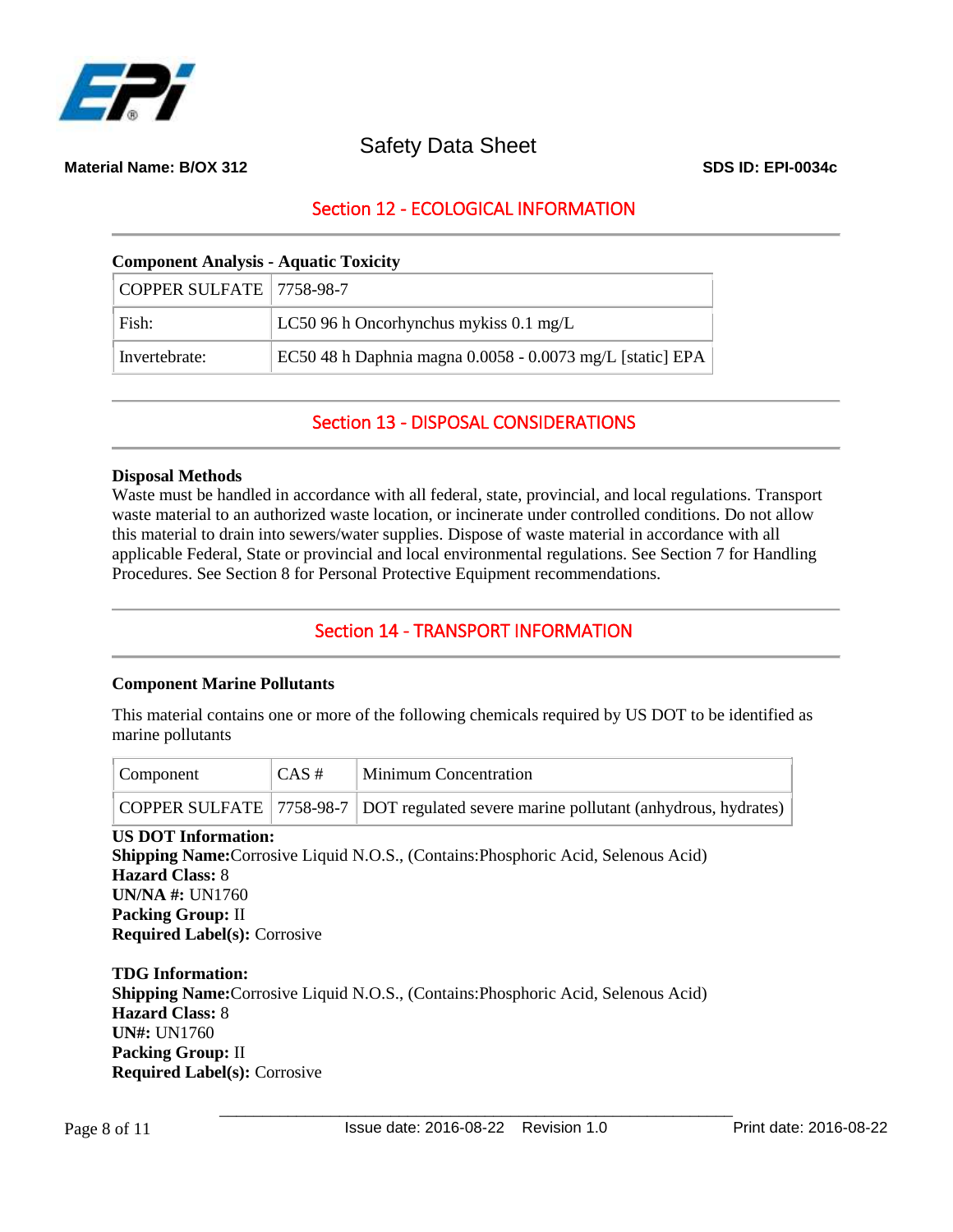

### **Material Name: B/OX 312 SDS ID: EPI-0034c**

# Section 15 - REGULATORY INFORMATION

### **U.S. Federal Regulations**

This material contains one or more of the following chemicals required to be identified under SARA Section 302 (40 CFR 355 Appendix A), SARA Section 313 (40 CFR 372.65), CERCLA (40 CFR 302.4), TSCA 12(b), and/or require an OSHA process safety plan.

| COPPER SULFATE   7758-98-7 |                                       |
|----------------------------|---------------------------------------|
| CERCIA:                    | 10 lb final RQ; 4.54 kg final RQ      |
| Phosphoric acid            | 7664-38-2                             |
| <b>CERCLA:</b>             | 5000 lb final RQ; 2270 kg final RQ    |
| Selenous acid              | 7783-00-8                             |
| SARA 302:                  | 1000 lb lower TPQ; 10000 lb upper TPQ |
| <b>CERCLA:</b>             | 10 lb final RQ; 4.54 kg final RQ      |
| SARA 304:                  | 10 lb EPCRA RQ                        |

### **U.S. State Regulations**

The following components appear on one or more of the following state hazardous substances lists:

| Component                                                              | <b>CAS</b>                              | $\mathsf{ICA}$ | $ MA$ $ MN$ |    | $\parallel$ NJ          | <b>PA</b> |
|------------------------------------------------------------------------|-----------------------------------------|----------------|-------------|----|-------------------------|-----------|
| $\mid$ COPPER SULFATE $\mid$ 7758-98-7 $\mid$ Yes $\mid$ Yes $\mid$ No |                                         |                |             |    | $\vert$ Yes $\vert$ Yes |           |
| Phosphoric acid                                                        | 7664-38-2   Yes   Yes   Yes   Yes   Yes |                |             |    |                         |           |
| Selenous acid                                                          | $7783 - 00 - 8$ No                      |                | Yes         | No | Yes                     | Yes       |

### **Not listed under California Proposition 65**

### **Canada Regulations**

This material is a controlled product under Canadian WHMIS regulations.

### **Canadian WHMIS Ingredient Disclosure List (IDL)**

Components of this material have been checked against the Canadian WHMIS Ingredients Disclosure List. The List is composed of chemicals which must be identified on MSDSs if they are included in products which meet WHMIS criteria specified in the Controlled Products Regulations and are present above the threshold limits listed on the IDL

| COPPER SULFATE   7758-98-7 |  |
|----------------------------|--|
|                            |  |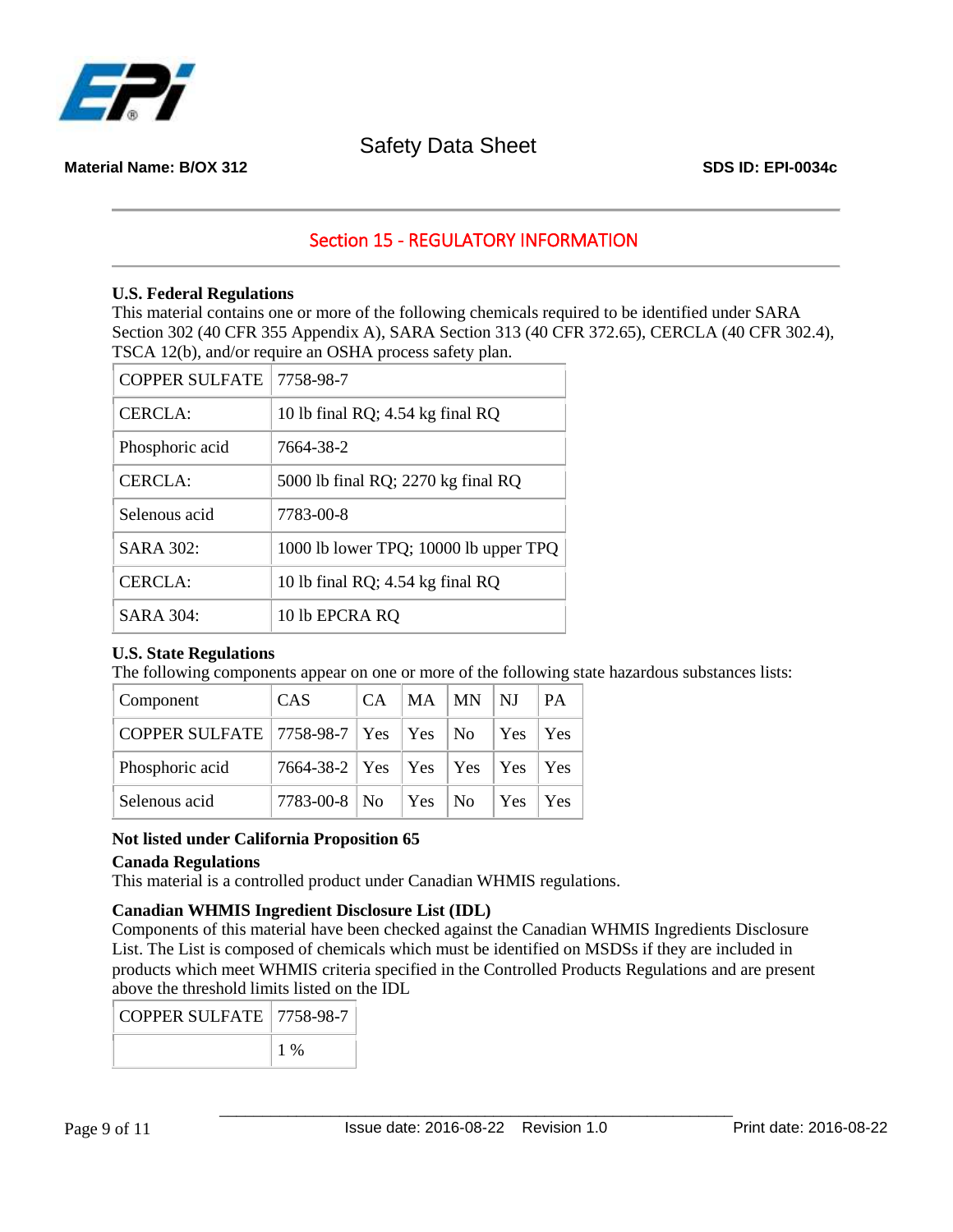

**Material Name: B/OX 312 SDS ID: EPI-0034c**

| Phosphoric acid | 7664-38-2 |
|-----------------|-----------|
|                 | $1\%$     |
| Selenous acid   | 7783-00-8 |
|                 | $1\%$     |

### **Component Analysis - Inventory**

Water (7732-18-5)

| <b>US</b> | CA                                     | EU | AU | PH | <b>ENCS</b> | $JP -$<br><b>ISHL</b> | $KR -$<br><b>KECI/KECL</b> | $KR -$<br><b>TCCA</b> | <b>CN</b> | NZ              | MX |
|-----------|----------------------------------------|----|----|----|-------------|-----------------------|----------------------------|-----------------------|-----------|-----------------|----|
| Yes       | $ $ DSL $ $ EIN $ $ Yes $ $ Yes $ $ No |    |    |    |             | No                    | Yes                        | No                    |           | Yes   Yes   Yes |    |

### COPPER SULFATE (7758-98-7)

| <b>US</b> | <b>CA</b> | EU                 | AU | PH | <b>ENCS</b> | JP -<br><b>ISHL</b> | $KR -$<br><b>KECI/KECL</b> | $KR -$<br><b>TCCA</b> | CN | NZ              | MX |
|-----------|-----------|--------------------|----|----|-------------|---------------------|----------------------------|-----------------------|----|-----------------|----|
|           | $Yes$ DSL | $ ENN Yes Yes Yes$ |    |    |             | No                  | Yes                        | No                    |    | Yes   Yes   Yes |    |

### Phosphoric acid (7664-38-2)

| US | CA        | EU                       | AU | PH | <b>ENCS</b> | $JP -$<br><b>ISHL</b> | $KR -$<br><b>KECI/KECL</b> | KR -<br><b>TCCA</b> | CN | NZ                  | MX  |
|----|-----------|--------------------------|----|----|-------------|-----------------------|----------------------------|---------------------|----|---------------------|-----|
|    | Yes   DSL | $ ENN   Yes   Yes   Yes$ |    |    |             | No                    | Yes                        | No                  |    | $Yes \mid Yes \mid$ | Yes |

Selenous acid (7783-00-8)

| US | CA              | EU                              | AU | PH | <b>ENCS</b> | $JP -$<br><b>ISHL</b> | $KR -$<br><b>KECI/KECL</b> | $KR -$<br><b>TCCA</b> | <b>CN</b> | NZ              | MX |
|----|-----------------|---------------------------------|----|----|-------------|-----------------------|----------------------------|-----------------------|-----------|-----------------|----|
|    | Yes $ $ DSL $ $ | $ $ EIN $ $ Yes $ $ Yes $ $ Yes |    |    |             | No                    | Yes                        | No                    |           | Yes   Yes   Yes |    |

# Section 16 - OTHER INFORMATION

### **HMIS Rating**

Health: 2 Fire: 0 Reactivity: 0 Hazard Scale:  $0 =$  Minimal  $1 =$  Slight  $2 =$  Moderate  $3 =$  Serious  $4 =$  Severe  $* =$  Chronic hazard

### **Key / Legend**

ACGIH - American Conference of Governmental Industrial Hygienists; ADR - European Road Transport; AU - Australia; BOD - Biochemical Oxygen Demand; C - Celsius; CA - Canada; CAS - Chemical